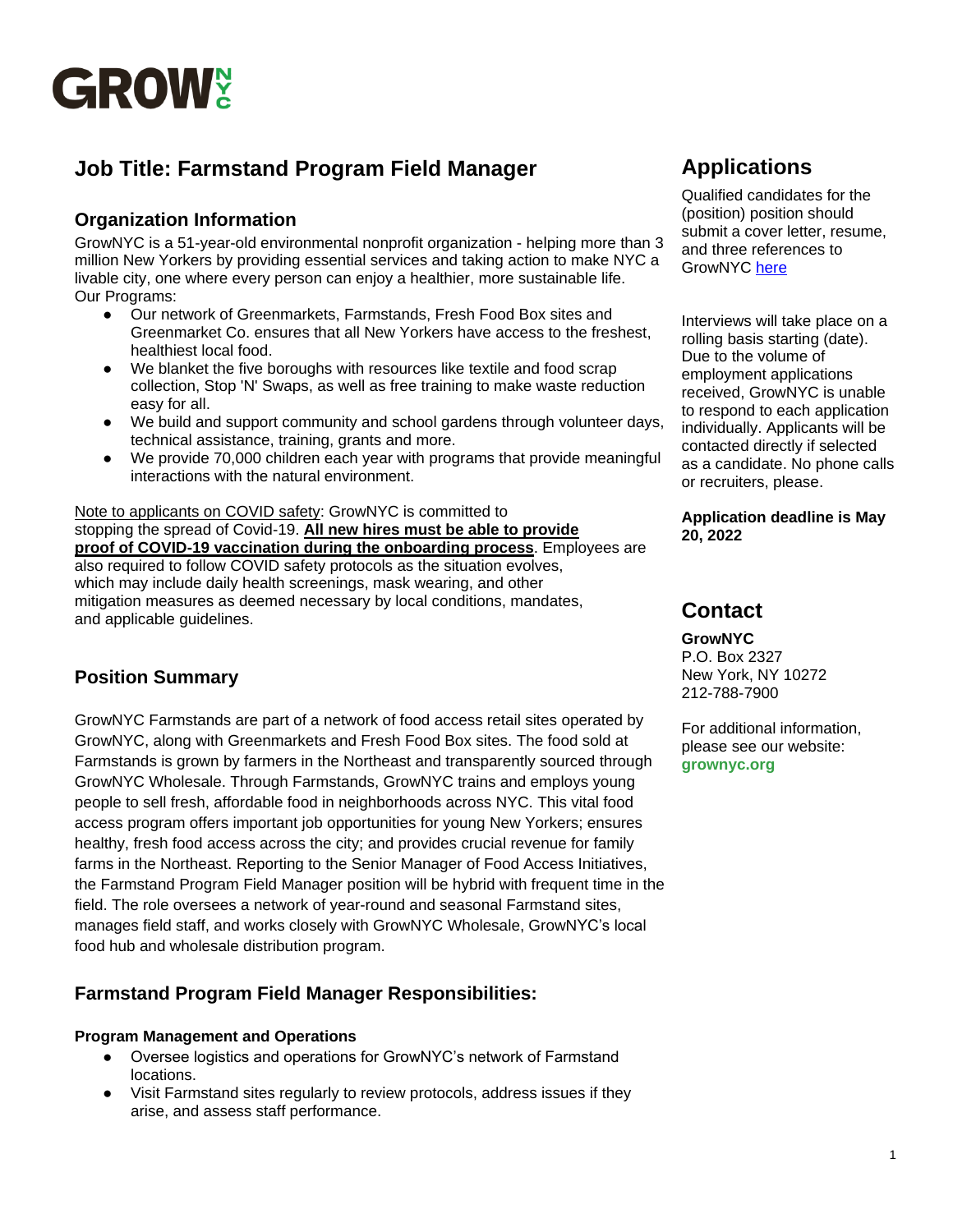- Partner with GrowNYC Wholesale staff regarding product sourcing and demand, delivery logistics, schedules, and other operational details.
- Create and oversee the execution of outreach plans for the promotion of the Farmstand sites.
- Ensure all Farmstand equipment and site staffing needs are being met.
- Work with existing and new partners, community-based nonprofit organizations, city and state agencies, community businesses and funding sources to promote Farmstand sites, and ensure all stakeholder interests are being met.
- Work closely with Senior Manager of Food Access Initiatives and GrowNYC Fleet Manager to maintain the Farmstand fleet of vehicles, and to ensure all Farmstand drivers are fully trained and following appropriate protocols according to GrowNYC policy.

#### **Staff Management and Supervision**

- Collaborate with the Youth Engagement Coordinator to interview, hire, and train Farmstand site managers, staff, and youth.
- Create workable staffing schedules and van routes for all Farmstand locations.
- Supervise all Farmstand field staff, conduct mid-season check-ins and endof-season/annual reviews.
- Conduct weekly Farmstand site manager meetings to discuss sites, share lessons learned, and troubleshoot issues as they arise.

#### **Budget and Fiscal Management**

- Work closely with the Senior Manager of Food Access Initiatives to create and periodically update the Farmstand Program budget, individual site budgets, and staffing cost projections.
- Work closely with the Food Access Programs Assistant to monitor Farmstand financial accounting by site and follow up to ensure best practices are being used and to eliminate discrepancies.
- Assist as needed with fundraising and program development efforts for Farmstand and well as grant reporting and other grant deliverables.
- Invoice individual site funders.
- Work closely with Senior Manager of Food Access Initiatives to purchase Farmstand equipment and supplies and track program expenses.

## **Required Qualifications**

- Precision, accuracy and timeliness in completing duties.
- Excellent organizational, interpersonal, written and verbal communication skills.
- Skilled at building partnerships, both internally and externally, including the ability to create and maintain strong collaborative relationships with organizational partners.
- Strong initiative and time management skills, with the ability to work independently and as part of a close-knit team.
- Ability to manage multiple concurrent projects in a fast-paced team environment.
- 1-3 years of experience managing staff, volunteers, and/or interns.
- 1-3 years of professional and/or volunteer experience in local agriculture, food systems, food access, and/or food justice.
- Strong commitment to a racially and socially just food system.